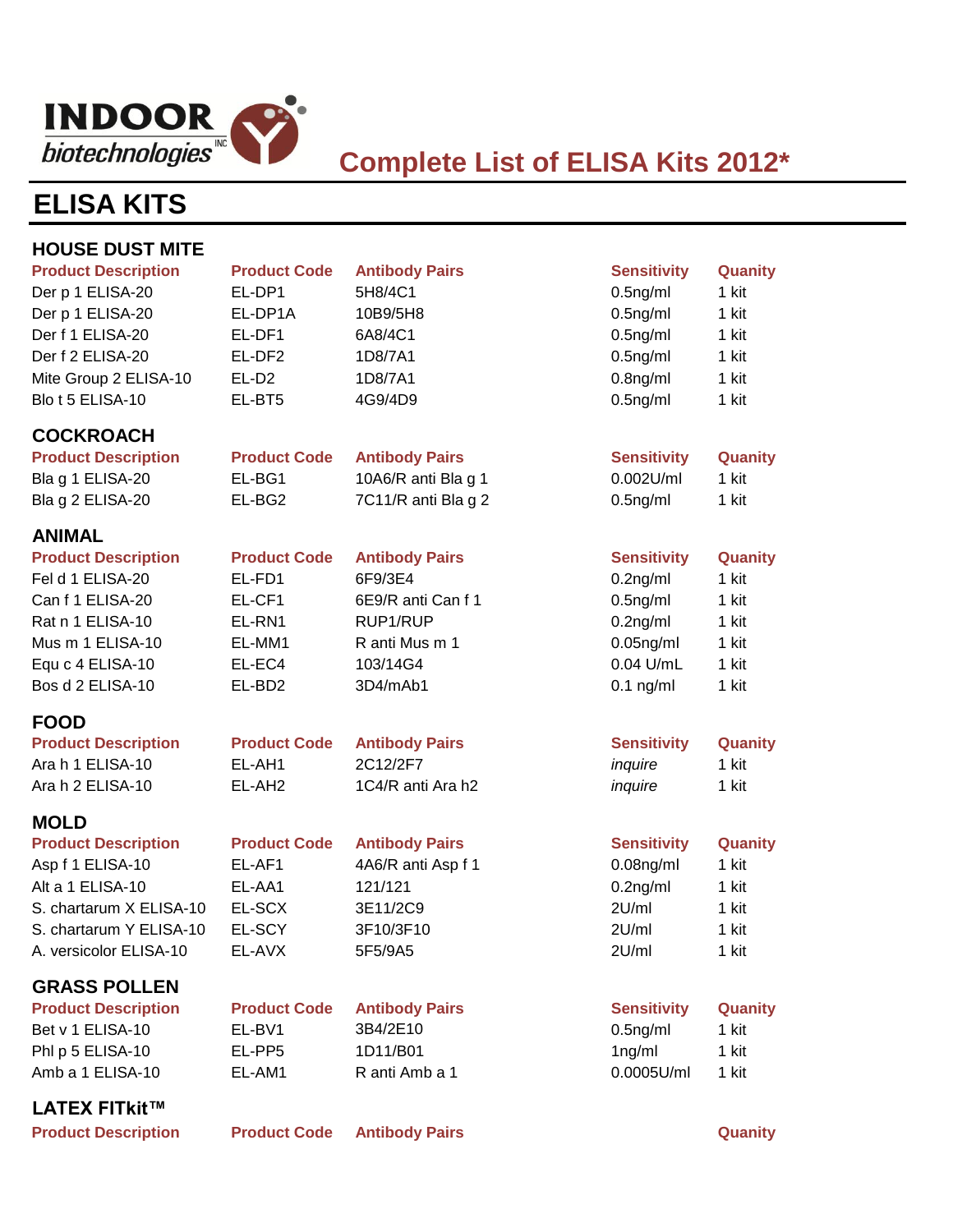| Hev b 1 ELISA-1    | EL-HB1 | N/A | 1 kit |
|--------------------|--------|-----|-------|
| Hev b 3 ELISA-1    | EL-HB3 | N/A | 1 kit |
| Hev b 5 ELISA-1    | EL-HB5 | N/A | 1 kit |
| Hev b 6.02 ELISA-1 | EL-HB6 | N/A | 1 kit |

## **ELISA Allergen Standards**

### **UNIVERSAL ALLERGEN STANDARD**

| <b>Product Description</b> | <b>Product Code</b> | Unit  |
|----------------------------|---------------------|-------|
| Der p 1, Der f 1, Der p 2, | ST-UAS              | 0.4ml |
| Fel d 1, Can f 1, Bla g 2, |                     |       |
| Rat n 1, Mus m 1           |                     |       |

#### **HOUSE DUST MITE**

| <b>Product Description</b> | <b>Product Code</b> | <b>Unit</b> |
|----------------------------|---------------------|-------------|
| Der f 2                    | ST-DF2              | $400$ µl    |
| $rBlo$ t 5                 | ST-BT5              | 1000ng      |
| <b>COCKROACH</b>           |                     |             |
| <b>Product Description</b> | <b>Product Code</b> | <b>Unit</b> |
| Bla g 1                    | ST-BG1              | 8 units     |
| <b>MOLD</b>                |                     |             |
| <b>Product Description</b> | <b>Product Code</b> | <b>Unit</b> |
| Asp f 1                    | ST-AF1              | 160ng       |
| Alt a 1                    | ST-AA1              | 400ng       |

**\*For individual monoclonal or polyclonal antibodies, see our Complete List of Antibodies. \*For full product specifications, paste the product code into the search function on our website: www.inbio.com**